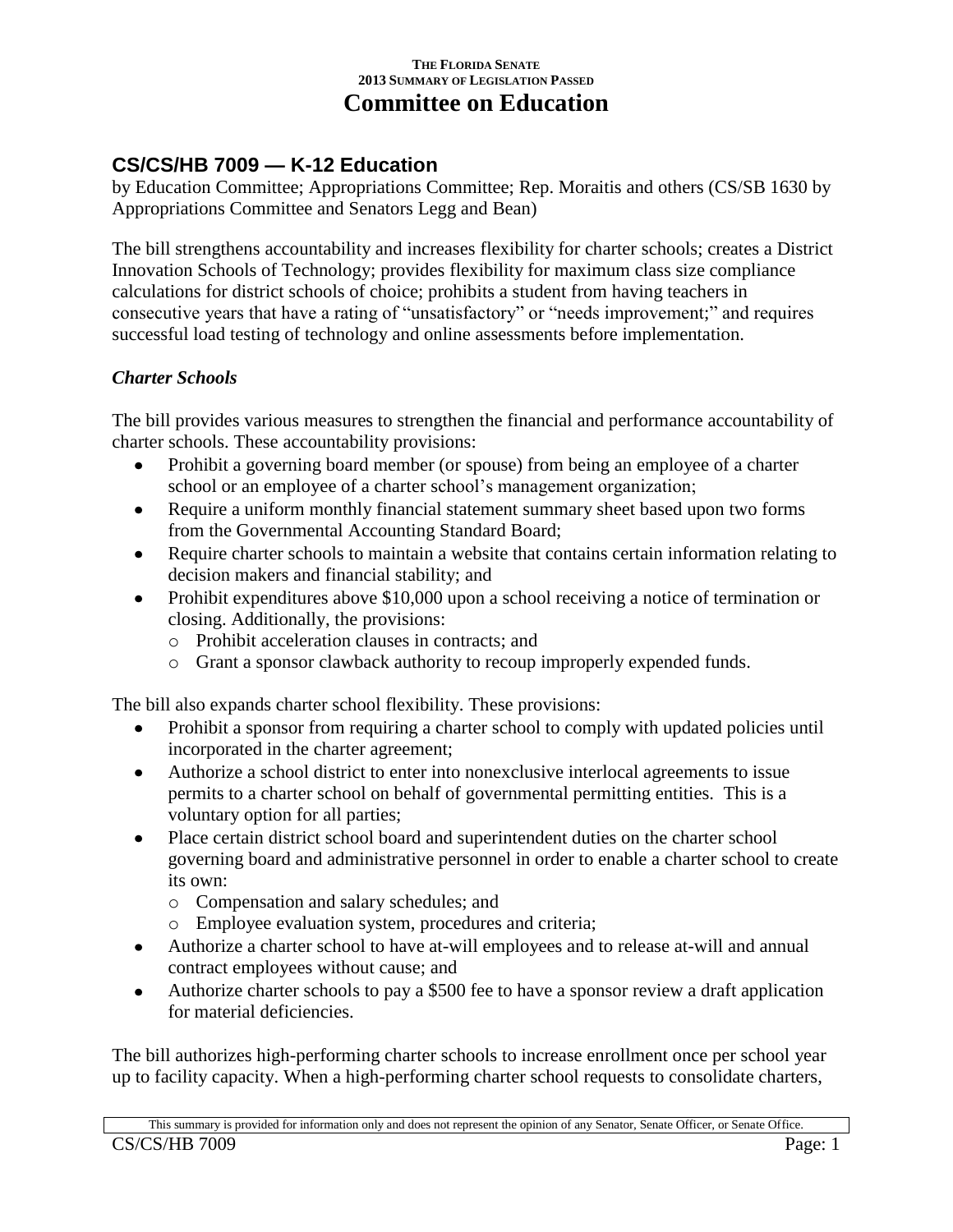the bill creates deadlines for a sponsor to provide a high-performing charter school a draft charter agreement and for the parties to negotiate the charter agreement.

The bill creates an undesignated section of law that requires the Department of Education to develop a proposed statewide, standard charter contract and a proposed definition of "management company." Additionally, the bill requires the Department of Education to consult and negotiate with school districts and charter schools, and provide the proposed standard charter contract to the Governor, the President of the Senate, and the Speaker of the House of Representative by November 1, 2013.

### *District Innovation School of Technology*

The bill creates s. 1002.451, F.S., authorizing a District Innovation School of Technology for the purpose of developing the innovative use of industry-leading technology while requiring high student academic achievement and accountability, in exchange for flexibility and exemption from certain provisions of ch. 1000-1013, F.S. (i.e., the Education Code). The exemption from the Education Code is similar to that provided to charter schools.

A district school board is eligible to apply to the State Board of Education for a performance contract to operate an Innovation School of Technology if the district meets certain student enrollment, financial, and performance accountability requirements. A district school board may apply to the State Board of Education to establish additional Innovation Schools of Technology if other requirements are subsequently met. Three or more contiguous school districts may apply to enter into a joint performance contract as a Region of Technology.

The bill requires an Innovation School of Technology to adopt and implement a blended learning program, and be open to any student covered in an interdistrict agreement or residing in the school district. The bill permits enrollment preferences for students who identify the Innovation School of Technology as the student's preferred choice pursuant to the district's controlled open enrollment plan.

The school district of an Innovation School of Technology must submit an annual report to the State Board of Education, President of the Senate, and Speaker of the House of Representatives by December 1 of each year. The report must delineate the performance of the Innovation School of Technology as it relates to the academic performance of students.

#### *School District Maximum Class Size Compliance Calculation*

The bill requires the calculation for compliance with maximum class size pursuant to be the average number of students at the school level for a school or program that is a public school of choice (i.e., virtual instruction program, magnet school, alternative school, special program, advanced placement, and dual enrollment).